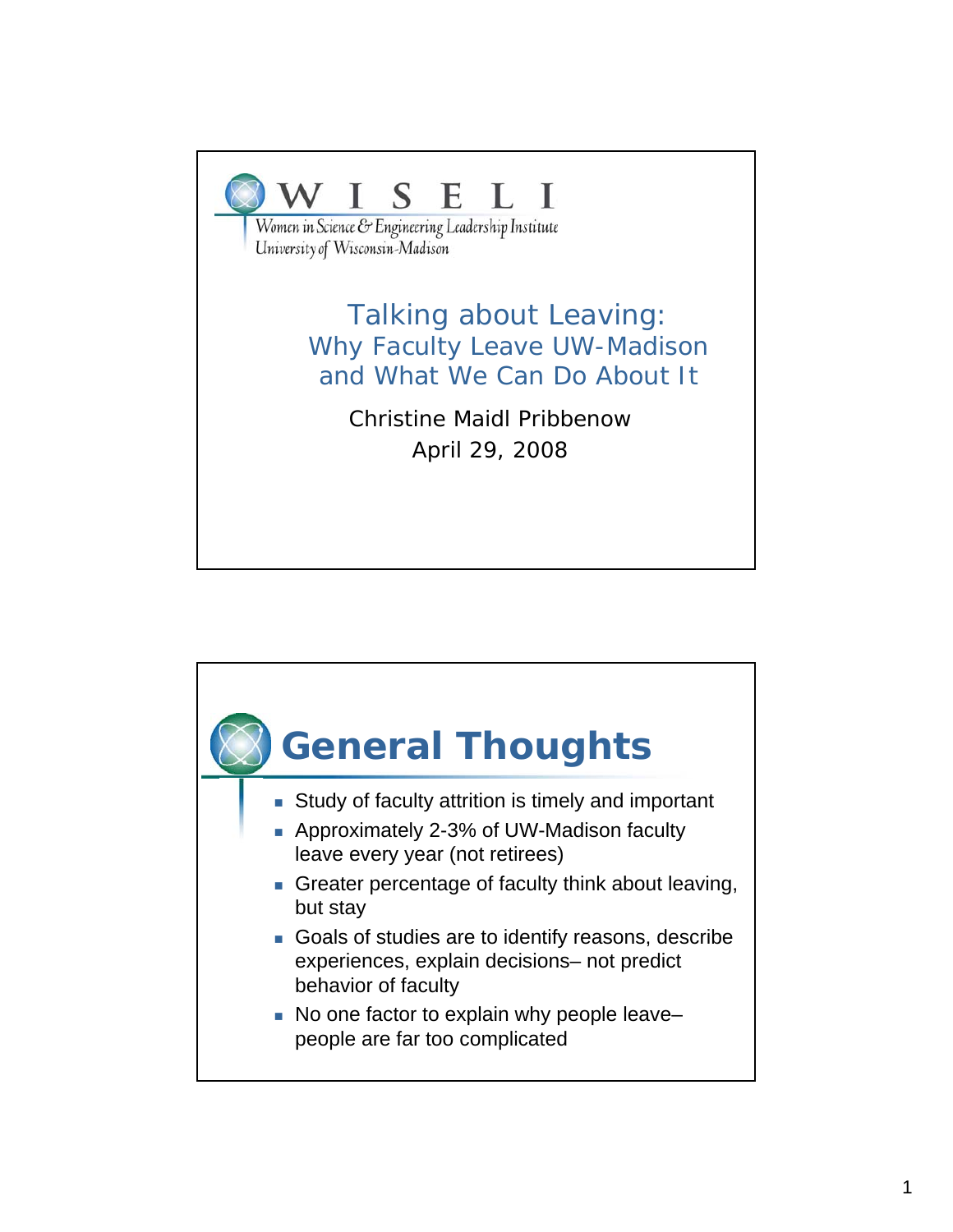

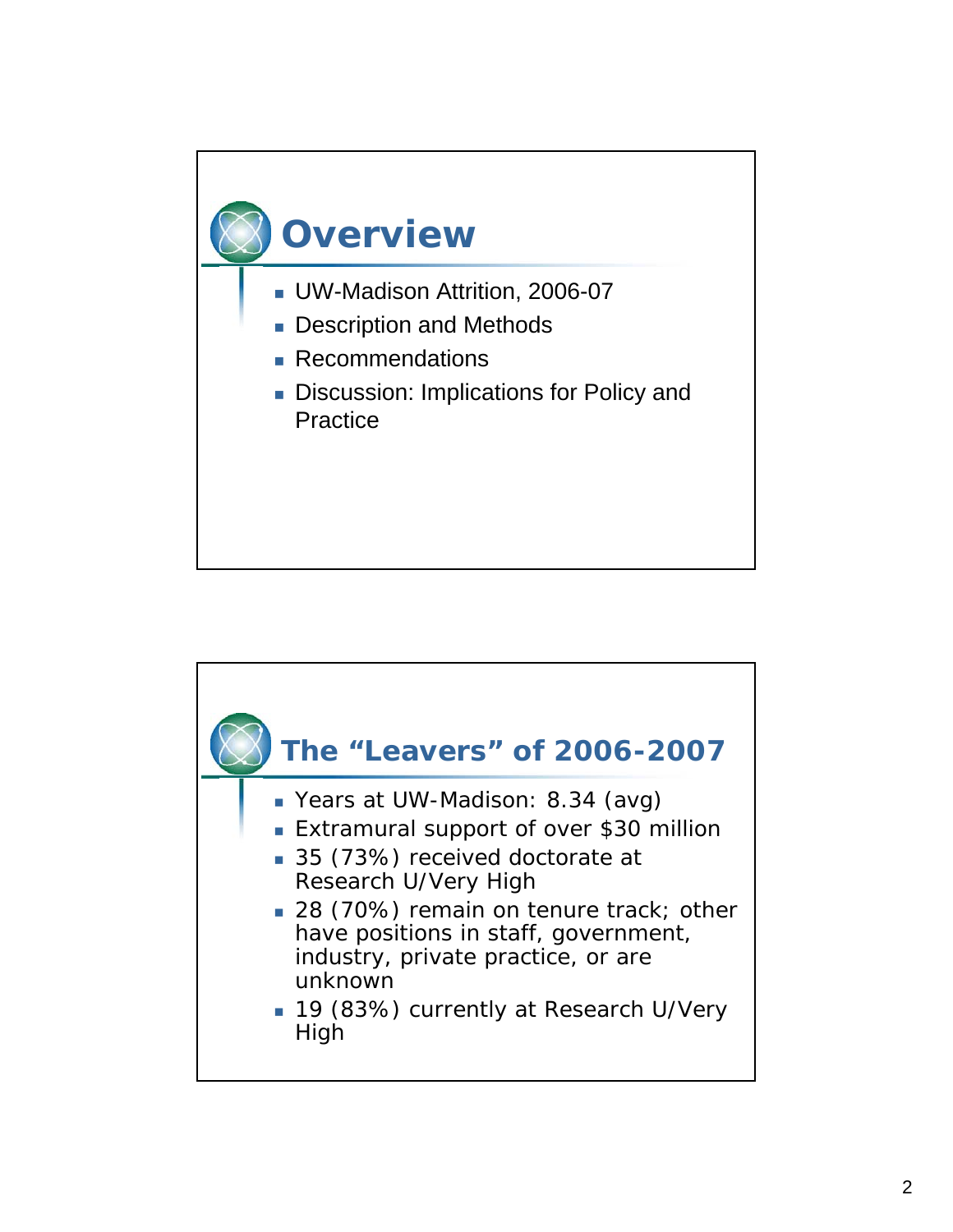

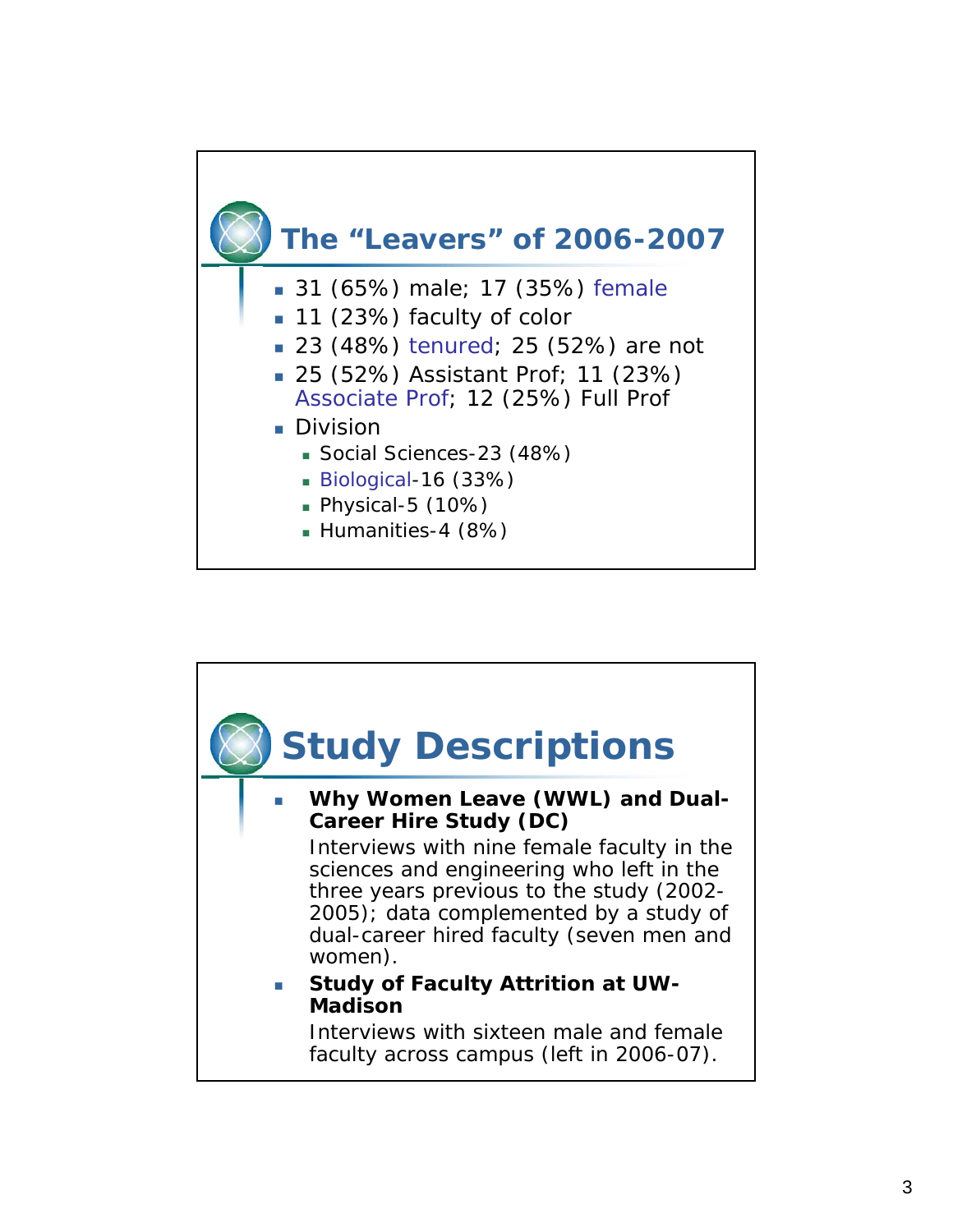# **Methods**

- **Informed and positioned subjects**
- Semi-structured interviews lasting 30-45 minutes, audiotaped
- **Interviews transcribed, thematically** coded and weighted
- **Used publicly available data**
- **Multiple researchers, member** checks

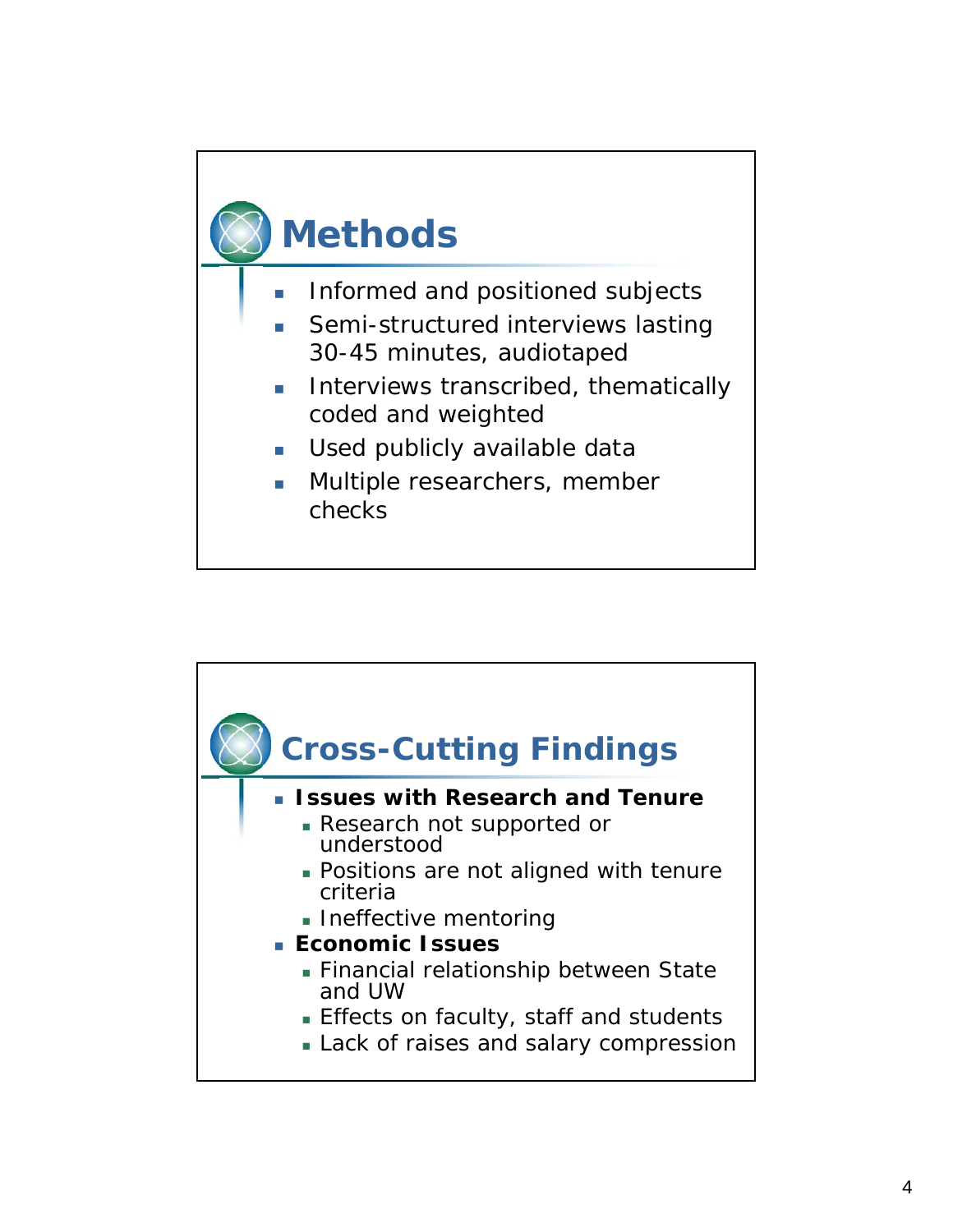

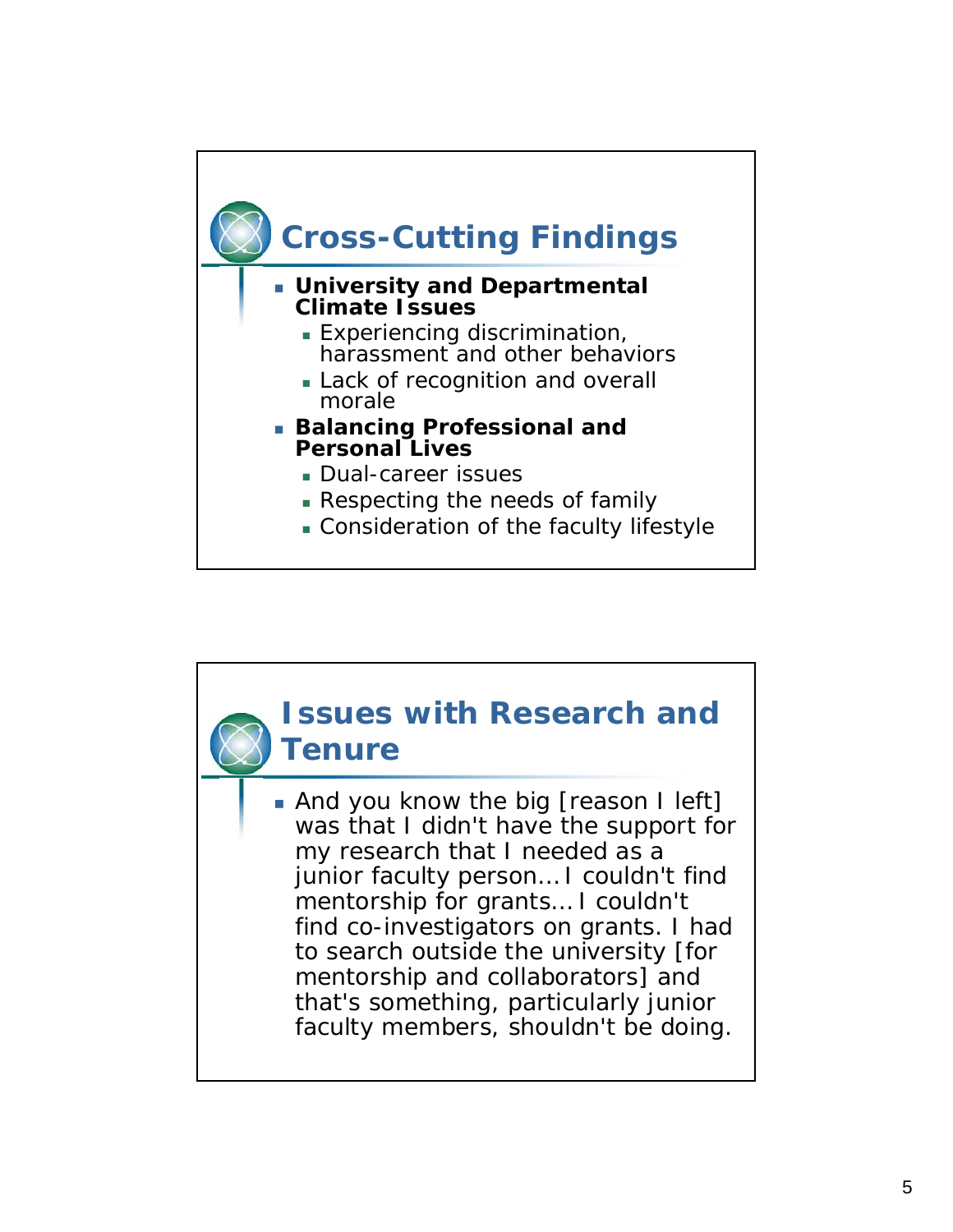#### **Issues with Research and Tenure**

 *For those who are part of a basic science department, we need to know how to meet our teaching requirements or at least provide means for which we'll be successful at our teaching requirement. I was told I was 100% research and so most of my focus was on research. And then I find out later that the teaching activities that I had were not sufficient. Somebody should have told me…this is the way you need to go about making sure that you have enough teaching activity.*

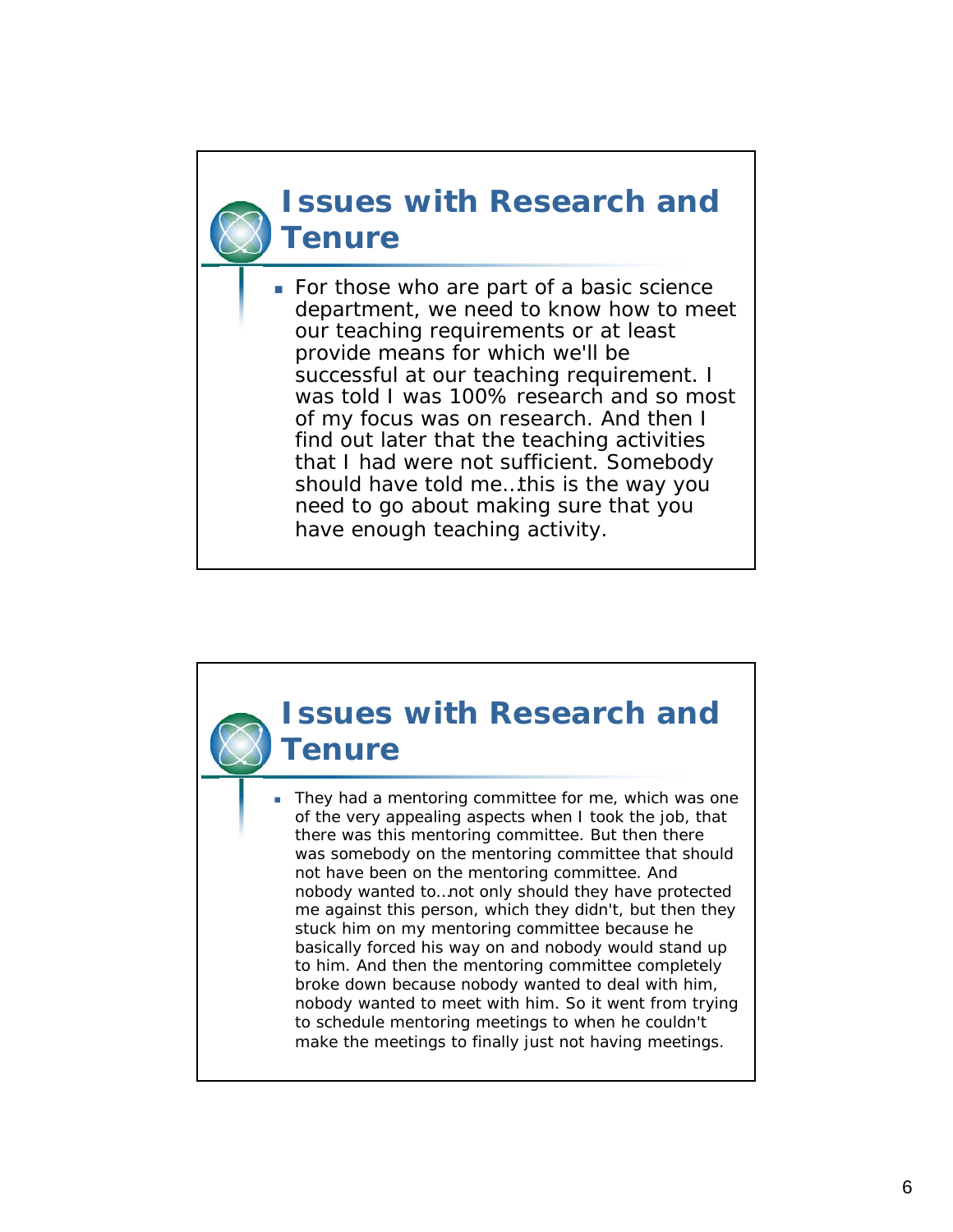## **Economic Issues**

 *I think Madison as a university has done an extraordinary job with the resources that they've been given… I realize that they were under deep structural constraints in the state, but when I was there they had, I think there was only one year of merit increases. And there were either two years of a freeze and one year of [raises] just across the board. So, by the time I was put up for tenure, my salary was not at all competitive with what new people were getting on the junior faculty market.*

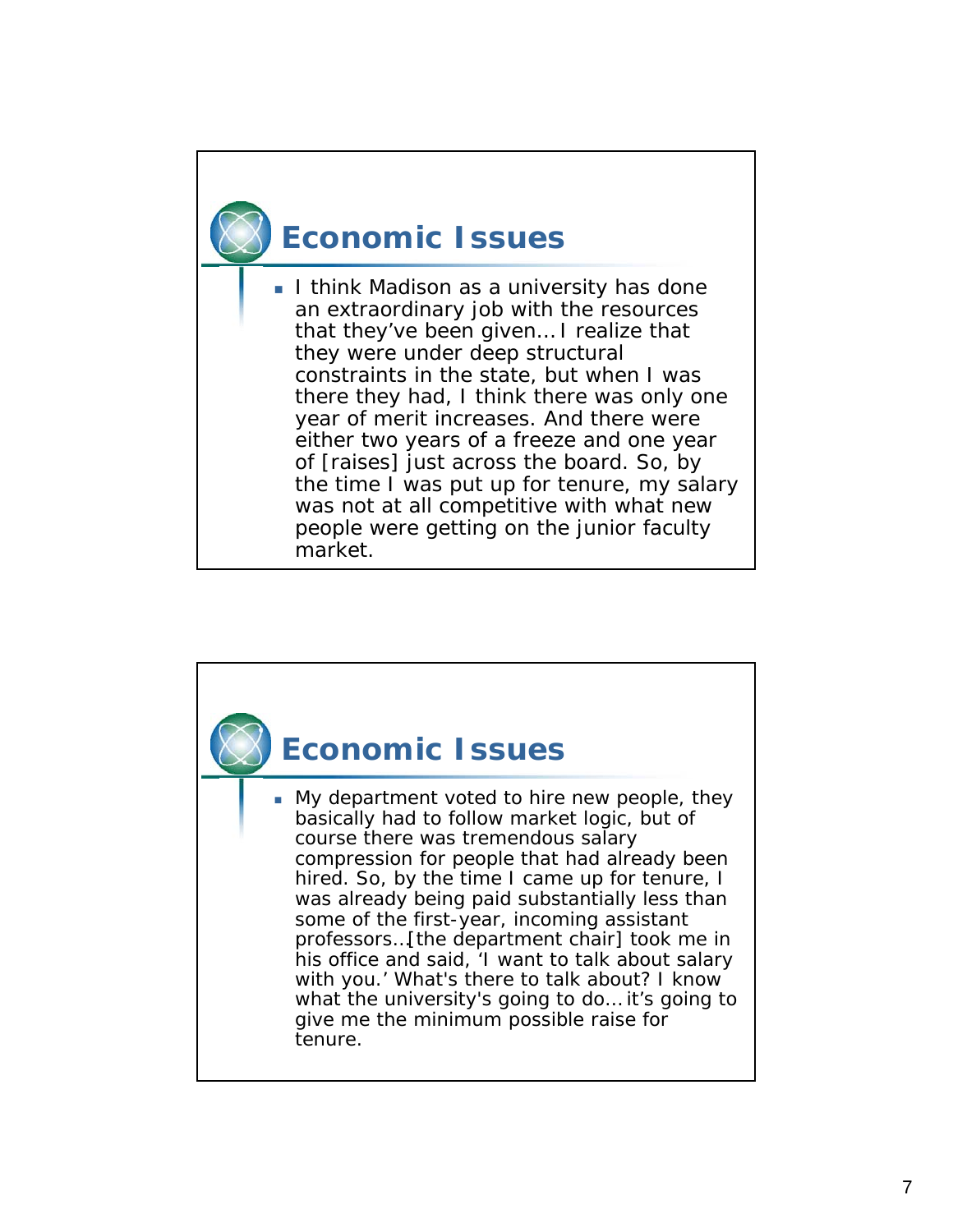

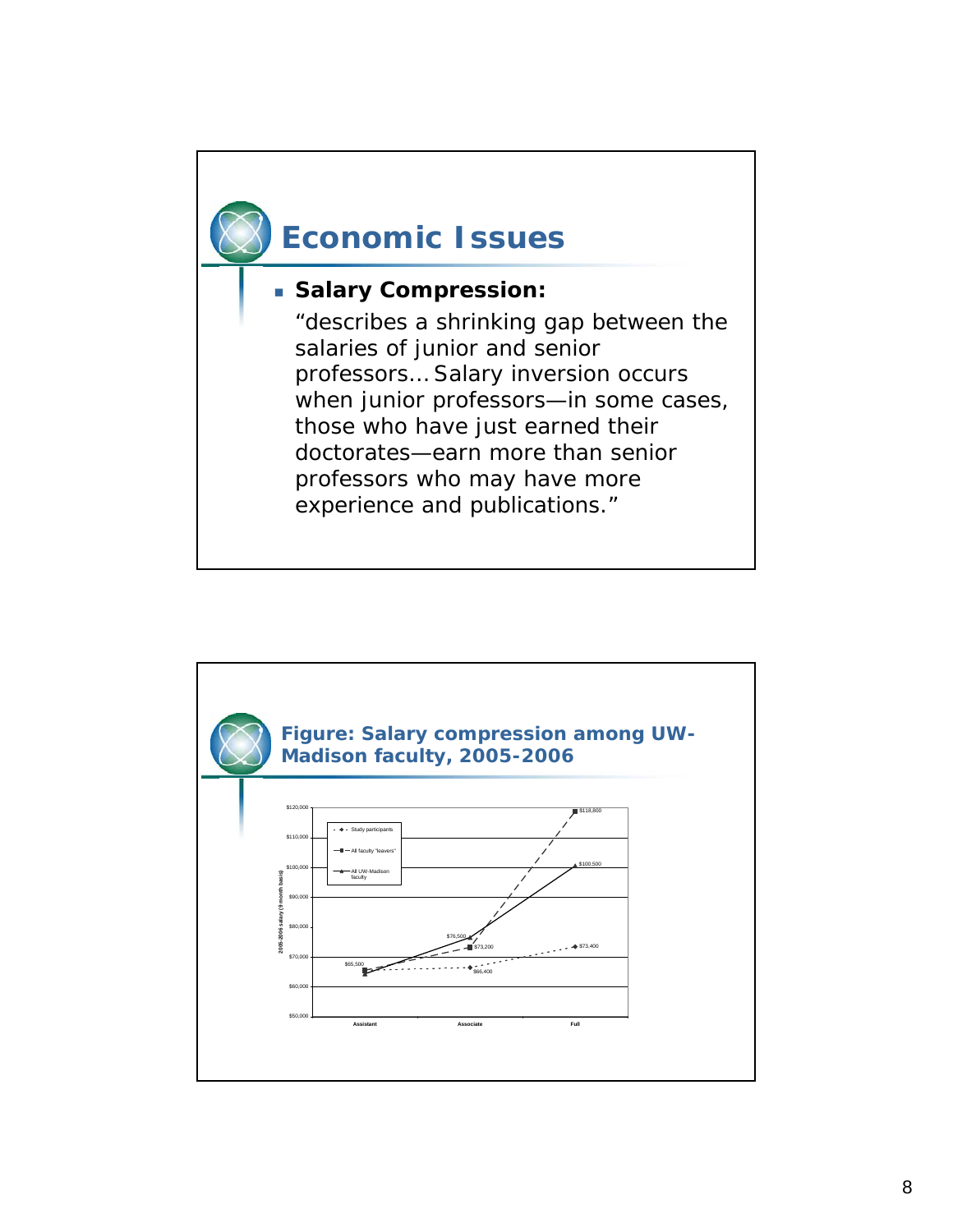## **Economic Issues**

 *I realized this less than six months into my time at Wisconsin….The only way to get a market salary after you've been hired, is to get an outside offer….So that I knew, I had a plan quite honestly. That I would take the third year off to finish my book. I would finish my book, get my tenure. And then I would work my damndest to get an outside offer, even before I was ready to leave….It had nothing to do with leaving at the time. And I know there are some departments that actually encourage this…it's encouraged by the way the entire system is set up.* 

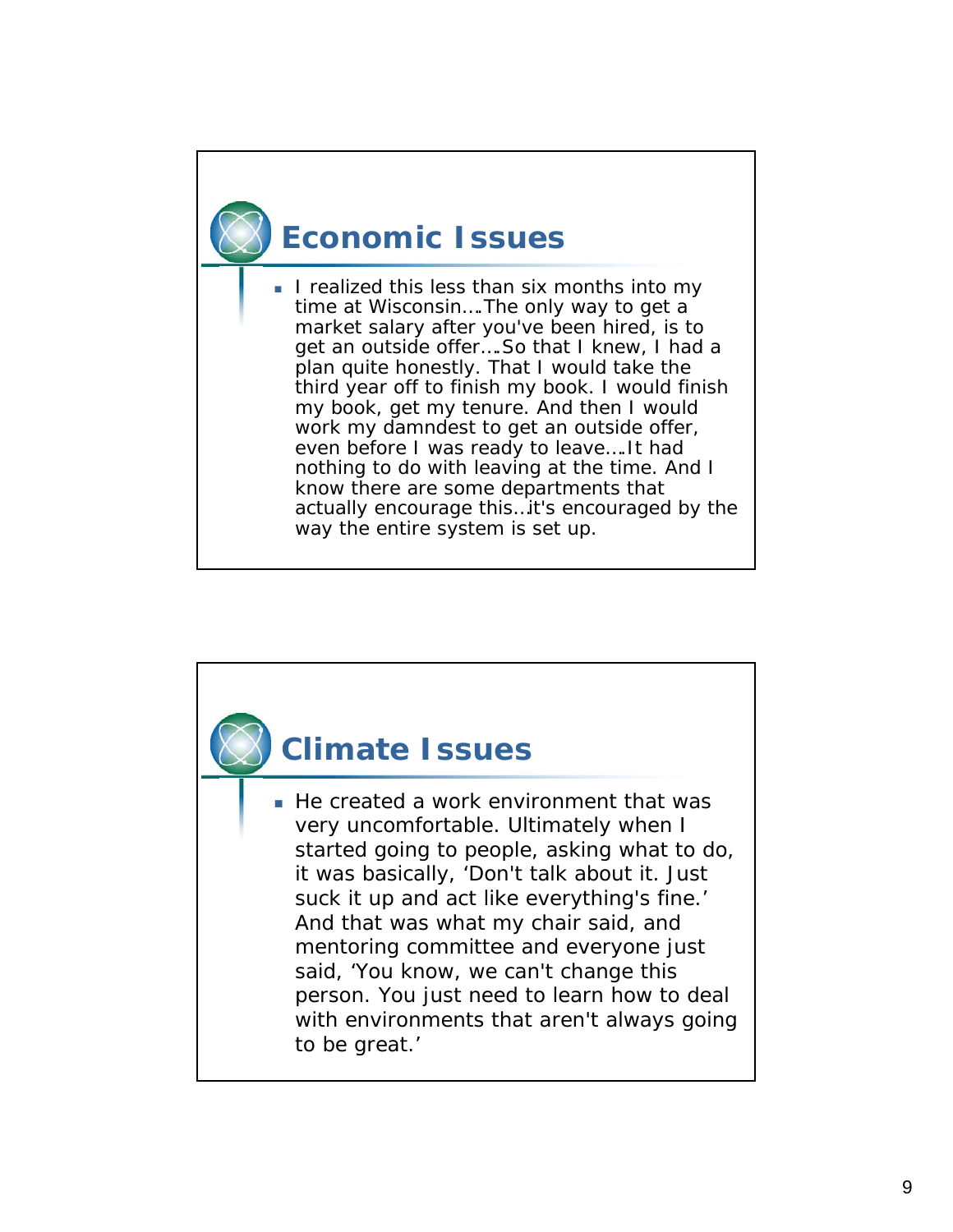## **Climate Issues**

 *What worries me is, I don't think [the University] could have done much at that point to keep me. And, so I don't want to lie about it and suggest that these are the things that determined it. They were just things that made me feel a lot more sour about it… so many of my friends were leaving from my department…there was a good chance that they were going to go made the whole idea of my staying even less appealing. And it seems like the people who weren't likely to leave because they had great contracts, good salaries, good positions in my department were exactly the people I didn't necessarily want to stick around for. Whereas the people who I could see that were likely to go on the market in the next few years were the ones I really do like a lot. And I just thought, this department may become a very lonely place for me five years from now.* 

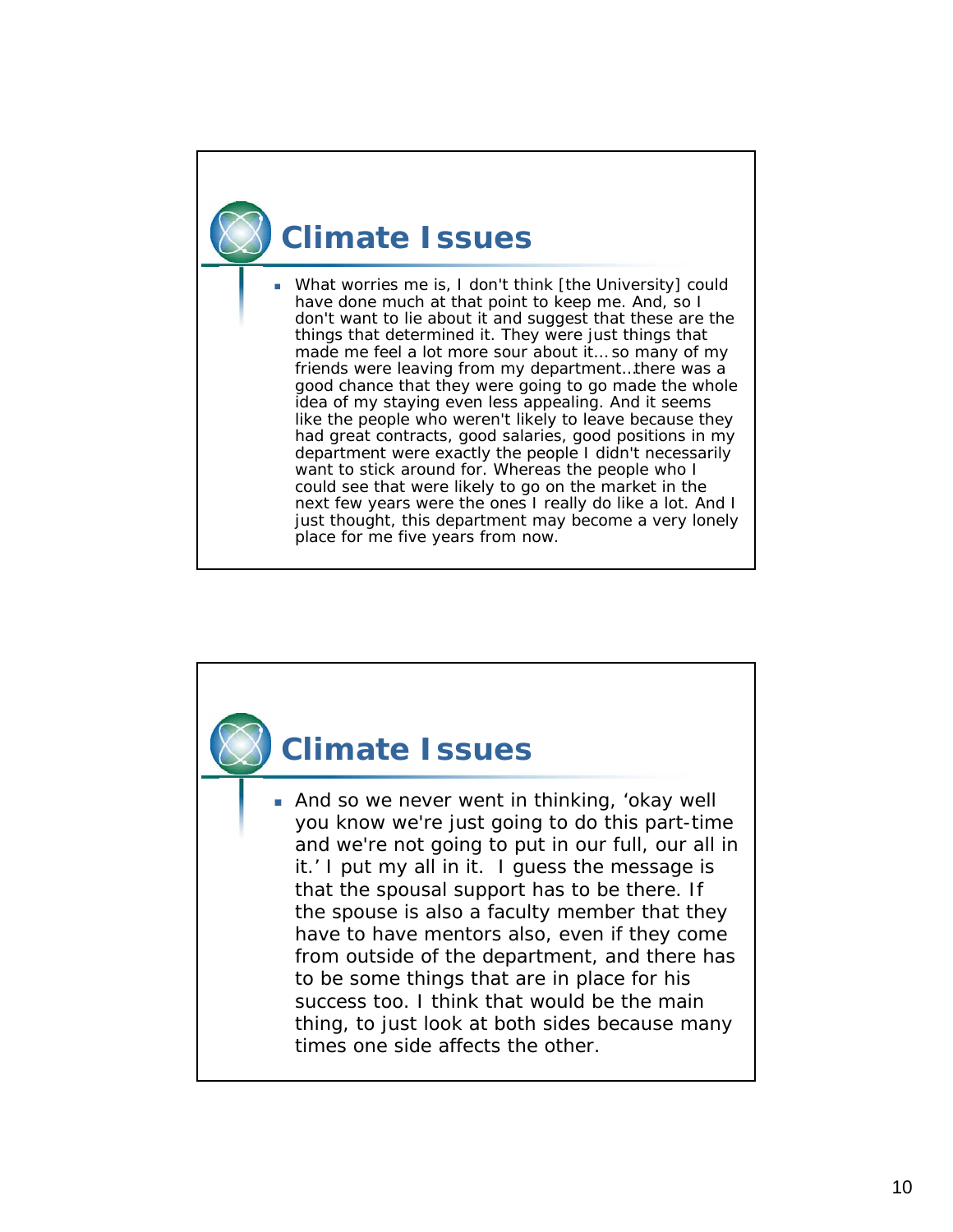#### **Balancing Professional and Personal Lives**

 *I wasn't really sure I wanted to be a tenured faculty member at UW-Madison or anywhere for that matter. Given what I had seen, given the department that I was in... I wasn't sure I wanted to be a tenured faculty member in that [school/college] in that [department].* 



*research, not have the headache of waking up everyday and hoping I'm going to have the grants funded to pay for the people to work in my lab.'*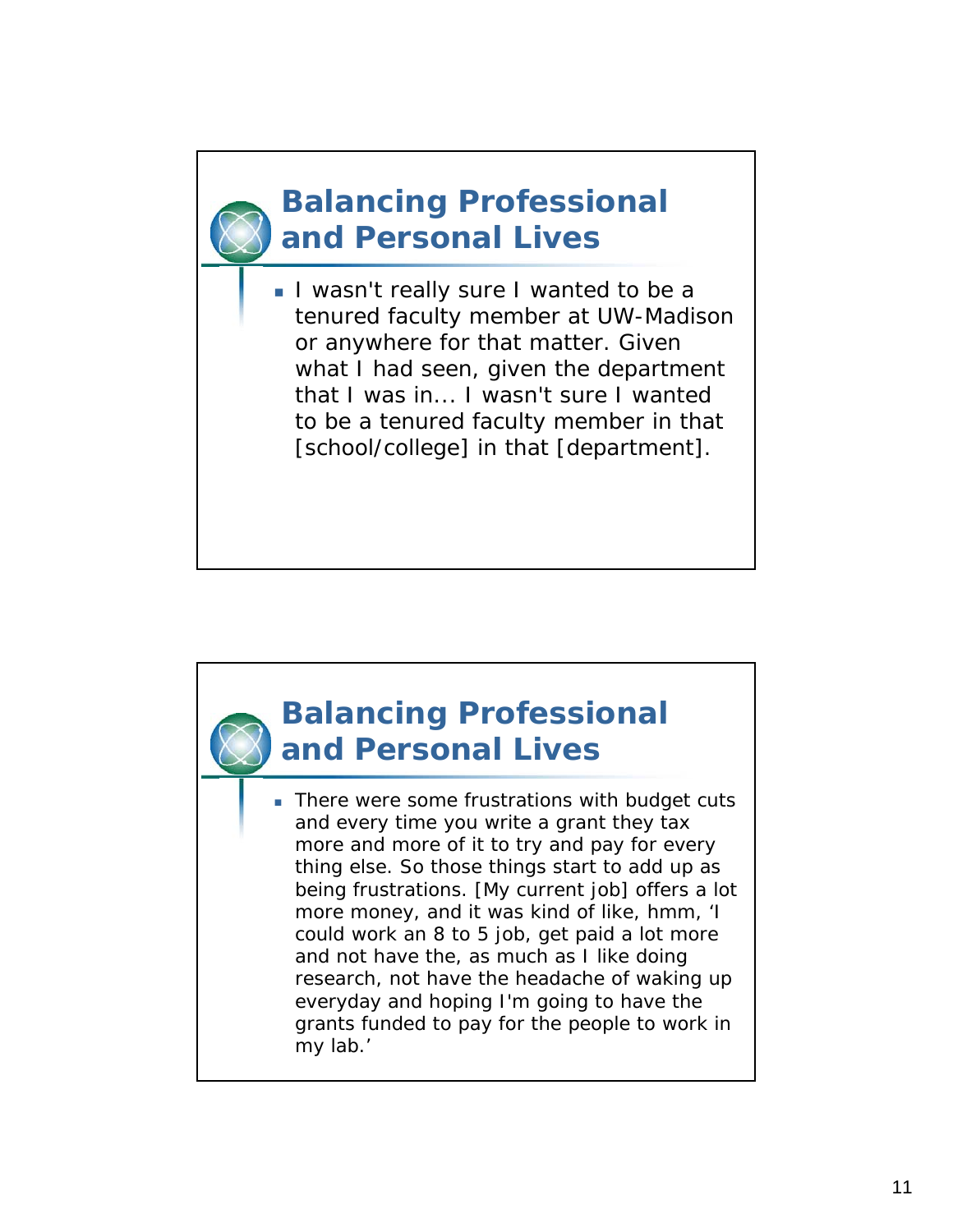